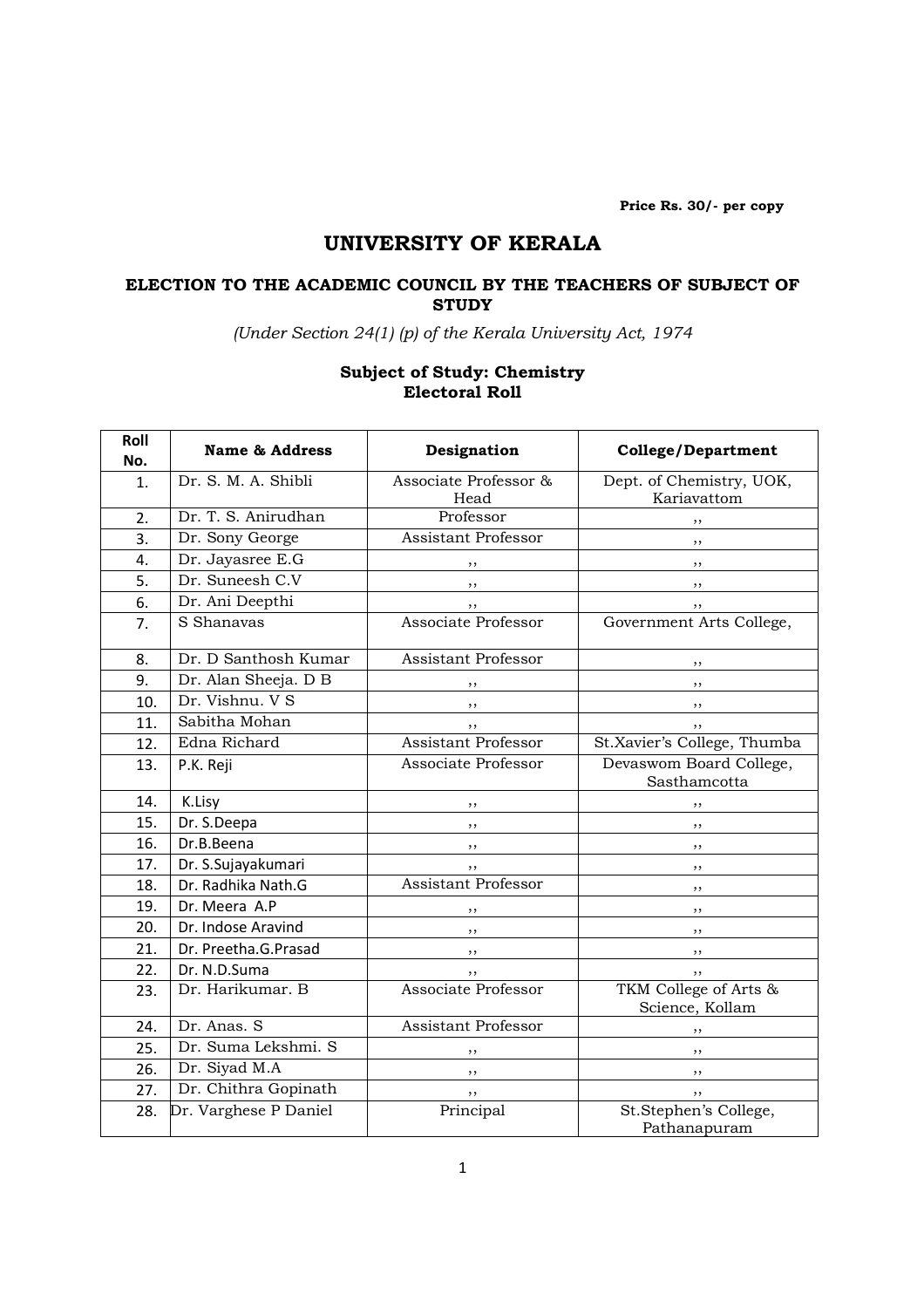| 29.        | Geetha Annie George           | Associate Professor        | ,,                                           |
|------------|-------------------------------|----------------------------|----------------------------------------------|
| 30.        | Shajan. M.S                   | ,,                         | ,,                                           |
| 31.        | Renu Thomas                   | ,,                         | ,,                                           |
| 32.        | Dr. Sujamol. M.S.             | <b>Assistant Professor</b> | ,,                                           |
| 33.        | Sheeba Baby Alex              | ,,                         | ,,                                           |
| 34.        | Suja Jacob                    | ,,                         | ,,                                           |
| 35.        | Athira. C.J                   | <b>Assistant Professor</b> | NSS College, Nilamel                         |
| 36.        | Dr. S. Suprabha               | ,,                         | ,,                                           |
| 37.        | Dr. P.G. Chithra              | Associate Professor        | Sree Narayana College for<br>Women, Kollam   |
| 38.        | Dr. Asha Bhanu A.V            | <b>Assistant Professor</b> | ,,                                           |
| 39.        | Pavitha. P.A                  | ,,                         | ,,                                           |
| 40.        | Asha. C.L                     | ,,                         | ,,                                           |
| 41.        | Arunima. S.R                  | ,,                         | ,,                                           |
| 42.        | Archana. S.R                  | ,,                         | ,,                                           |
| 43.        | Dr. Vijayalekshmi. V          | ,,                         |                                              |
| 44.        | Renjini. S                    | ,,                         | ,,                                           |
| 45.        | Dr. Nisha, V                  | ,,                         |                                              |
| 46.        | Dr. Sr. Janat Augusine.<br>K  | Principal                  | St. Joseph's College for<br>Women, Alappuzha |
| 47.        | Barakala Pushpa               | <b>Assistant Professor</b> | ,,                                           |
| 48.        | Prof. Anitha Thomas           | H.O.D                      | St. Cyril's College, Adoor                   |
| 49.        | Dr. Sheeja Mathews            | Associate Professor        | Fatima Mata National College,<br>Kollam      |
| 50.        | Dr. Suma. N                   | ,,                         | ,,                                           |
| 51.        | Dr. Apsara. A. P              | <b>Assistant Professor</b> | ,,                                           |
| 52.        | Dr. Sarau Devi. A             | ,,                         | , ,                                          |
| 53.        | Dr. Biju Mathew               | ,,                         | ,,                                           |
| 54.        | Dr. Manohar. D.<br>Mullassery | ,,                         | ,,                                           |
| 55.        | Dr. Noeline. B.<br>Fernandez  | ,,                         | ,,                                           |
| 56.        | Dr. Mary Nancy. T. E          | ,,                         | ,,                                           |
| 57.        | Mini. V                       | ,,                         | ,,                                           |
| 58.        | Dr. Shibu Joseph. S. T        | ,,                         | ,,                                           |
| 59.        | Sherine Mol. C. B             | ,,                         | ,,                                           |
| 60.        | Dr. Meera. V                  | Associate Professor        | Sree Narayana College,<br>Cherthala          |
| 61.        | Jesny. S                      | Assistant Professor        | ,,                                           |
| 62.        | Dr. Dhanya Vishwam            | ,,                         | ,,                                           |
| 63.        | Shaija. P.B.                  | ,,                         | ,,                                           |
| 64.        | Janeena. K.B.                 | $, \,$                     | ,,                                           |
| 65.        | Dr. K.B Manoj                 | Principal                  | Sree Narayana College,<br>Kollam             |
| 66.        |                               |                            |                                              |
|            | Dr.V.L.Pushpa                 | Associate Professor        | ,,                                           |
| 67.<br>68. | Dr.Serji.K                    | ,,                         | ,,                                           |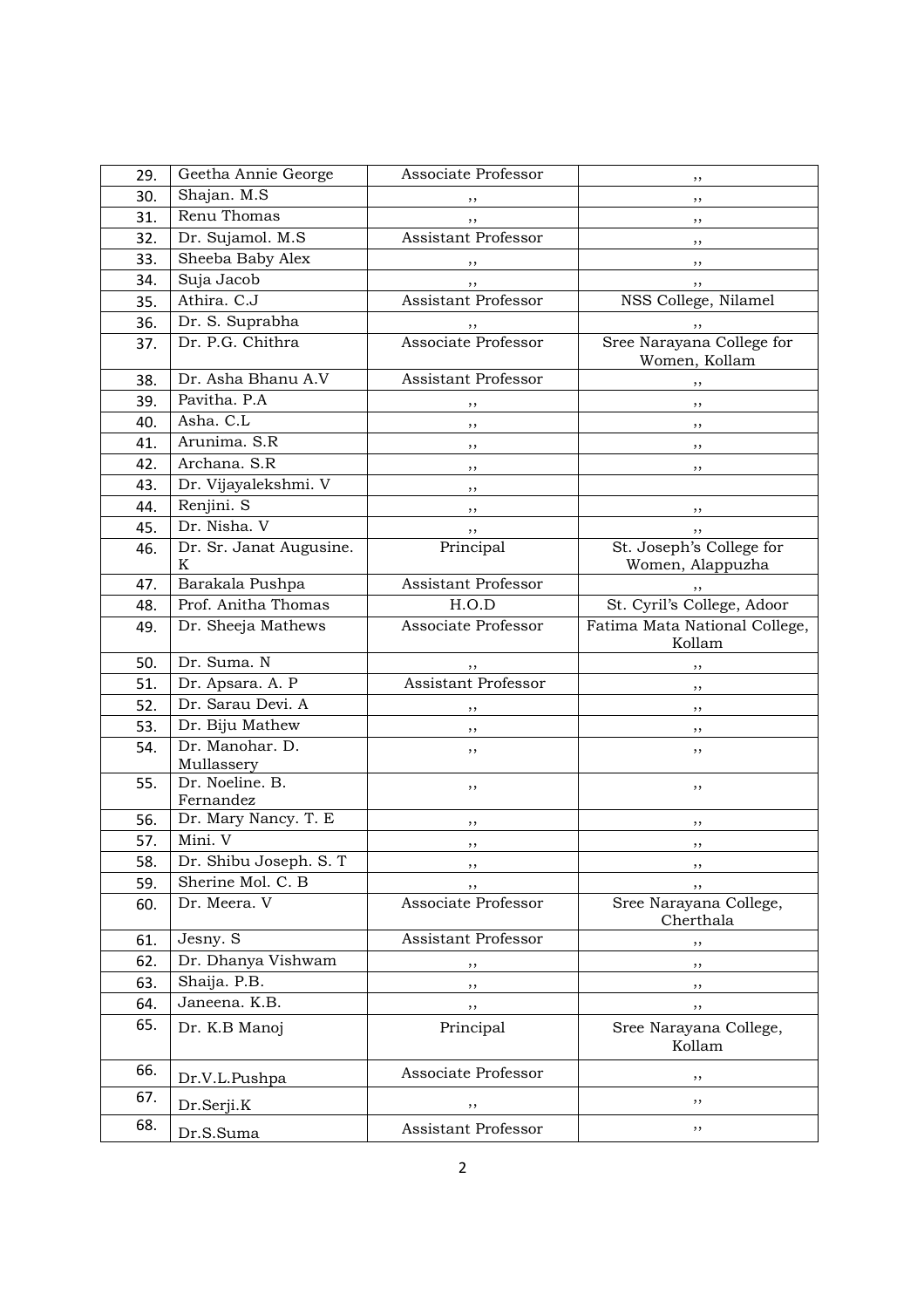| 69.  | Dr.Manoj.S.V          | ,,                  | ,,                                    |
|------|-----------------------|---------------------|---------------------------------------|
| 70.  | Sarunkumar.T.R        | ,,                  | ,,                                    |
| 71.  | Nikhil Chandra.P      | ,,                  | ,,                                    |
| 72.  | Dr.Ambiliraj.D.B      | ,,                  | ,,                                    |
| 73.  | Dr.Smitha Sasidharan  | ,,                  | ,,                                    |
| 74.  | Dr.Rijith.S           | ,,                  | ,,                                    |
| 75.  | Asa.P.S               | ,,                  | ,,                                    |
| 76.  | Reshma.R              | ,,                  | ,,                                    |
| 77.  | Jiju.K.R              | ,,                  | ,,                                    |
| 78.  | Abhilash.S            | ,,                  | ,,                                    |
| 79.  | Dr. Arun. V           | Associate Professor | Sree Narayana College,<br>Punalur     |
| 80.  | Raji. V               | ,,                  | ,,                                    |
| 81.  | Dr. Gopan Raj         | , ,                 | ,,                                    |
| 82.  | Neethu Pradeep        | ,,                  | ,,                                    |
| 83.  | Dancy Surendran       | ,,                  | ,,                                    |
| 84.  | Dr. Sherly Annie Paul | Associate Professor | Bishop Moore College,<br>Mavelikkara  |
| 85.  | Siji K.Mary           | Assistant Professor |                                       |
| 86.  | Rekha Rose Koshy      | ,,                  |                                       |
| 87.  | Deepa Thomas          | ,,                  | ,,                                    |
| 88.  | Abha. K               | ,,                  | ,,                                    |
| 89.  | Linda.E.Jacob         | ,,                  | ,,                                    |
| 90.  | Bessy Mary Philip     | ,,                  | ,,                                    |
| 91.  | Ajayan. K             | Associate Professor | B.J. M. Govt. College,<br>Chavara     |
| 92.  | S. Suryakumari        | Associate Professor | Sanatana Dharma College,<br>Alappuzha |
| 93.  | V.P. Karthika Devi    | Assistant Professor | ,,                                    |
| 94.  | P. Ajitha Kumary      | Associate Professor | ,,                                    |
| 95.  | G. Jayasree           | ,,                  | ,,                                    |
| 96.  | B. Ushakumary         | ,,                  | ,,                                    |
| 97.  | C. Krishnakumar       | ,,                  | ,,                                    |
| 98.  | K.H. Prema            | ,,                  | ,,                                    |
| 99.  | P. Girija             | ,,                  | ,,                                    |
| 100. | P.S Parameswaran      | ,,                  | ,,                                    |
| 101. | Anu. K                | Assistant Professor | MSM College, Kayamkulam               |
| 102. | Divya. V              | ,,                  | ,,                                    |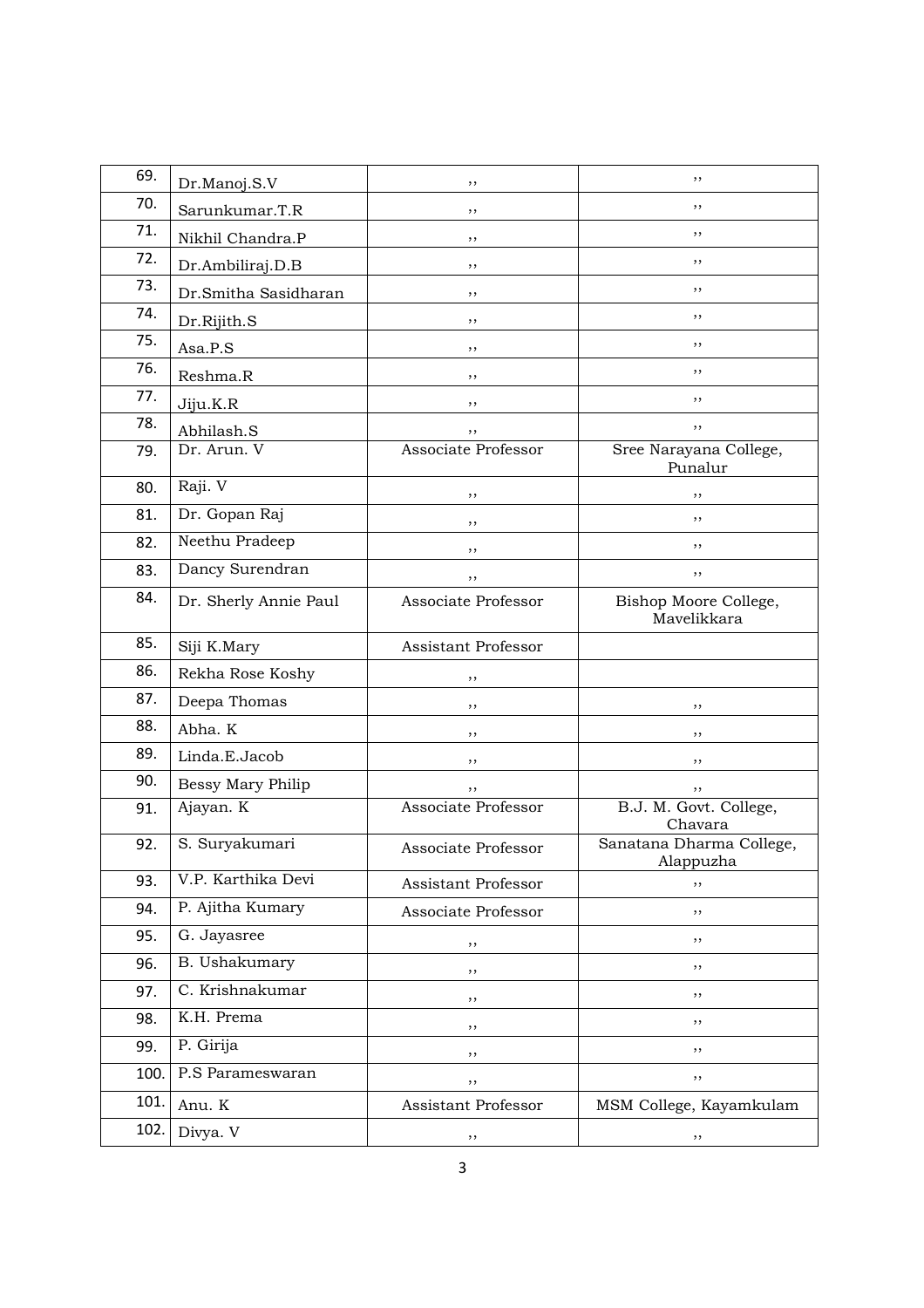| 103.         | Dr. Neethu Sundaresan              | ,,                         | ,,                                     |
|--------------|------------------------------------|----------------------------|----------------------------------------|
| 104.         | Dr. Reena. T.R                     | ,,                         | ,,                                     |
| 105.         | Dr. Lekshmy. M                     | ,,                         | ,,                                     |
| 106.         | Sunitha. V.R                       | ,,                         | , ,                                    |
| 107.         | Dr. Rajasri P Nair                 | Associate Professor        | ,,                                     |
| 108.         | Dr. Sheela. A                      | Associate Professor        | ,,                                     |
| 109.         | Dr. V. Bhagavathy                  | Associate Professor        | SN College, Chempazhanthy              |
| 110.         | Dr. S. Suma                        | ,,                         | ,,                                     |
| 111.         | Reena Raveendran                   | ,,                         | ,,                                     |
| 112.         | Abhilasha. A                       | ,,                         | ,,                                     |
| 113.         | Dr. S. Suja                        | ,,                         | ,,                                     |
| 114.         | Dr. Asha S Kumar                   | ,,                         | ,,                                     |
| 115.         | Aswathy S P                        | <b>Assistant Professor</b> | ,,                                     |
| 116.         | Dr. R Biju                         | ,,                         | ,,                                     |
| 117.         | Haripriya Anand M                  | ,,                         | ,,                                     |
| 118.         | Sivakala S                         | ,,                         | ,,                                     |
| 119.         | S. Venu                            | Assistant Professor        | TKMM College,<br>Nangiarkulangara      |
| 120.         | T. R. Smitha                       | ,,                         | ,,                                     |
| 121.         | Dr. T. Sreeja                      | ,,                         | ,,                                     |
| 122.         | Saneeshkumar. N                    | ,,                         | ,,                                     |
| 123.         | Savitha E.V                        | ,,                         | ,,                                     |
| 124.         | Jessy P G                          | Associate Professor        | St. Gregorios College,<br>Kottarakkara |
| 125.         | Anju Alex                          | <b>Assistant Professor</b> | ,,                                     |
| 126.         | Dr. Francis Chacko                 |                            | ,,                                     |
| 127.         | Pinky Abraham                      | ,,                         | ,,                                     |
| 128.         | Bency John                         | ,,                         | ,,                                     |
| 129.         | Dr. Remya R                        | ,,                         | $, \,$                                 |
| 130.         | Dr. Jisha KR                       | ,,                         | ,,                                     |
| 131.         | Dr. Manu V                         | ,,                         |                                        |
| 132.         | Dr. Binil P Sasidharan             | ,,                         |                                        |
| 133.<br>134. | Shiju Thomas                       | ,,                         |                                        |
| 135.         | Bindhya M Babu<br>Dr. V. Sadasivan | ,,<br>Associate Professor  | University College, Tvpm               |
| 136.         | Dr. G. S. Thara                    |                            |                                        |
| 137.         | Lekha V S                          | ,,<br>Assistant Professor  | ,,                                     |
| 138.         | Dr. V. G. Vijukumar                |                            | ,,                                     |
| 139.         | Shiny P. Laila                     | $, \,$<br>, ,              | ,,<br>, ,                              |
| 140.         | Syam Chand. S. S                   | ,,                         | ,,                                     |
| 141.         | Dr. K. Rajesh                      | $, \,$                     | $, \,$                                 |
|              |                                    |                            |                                        |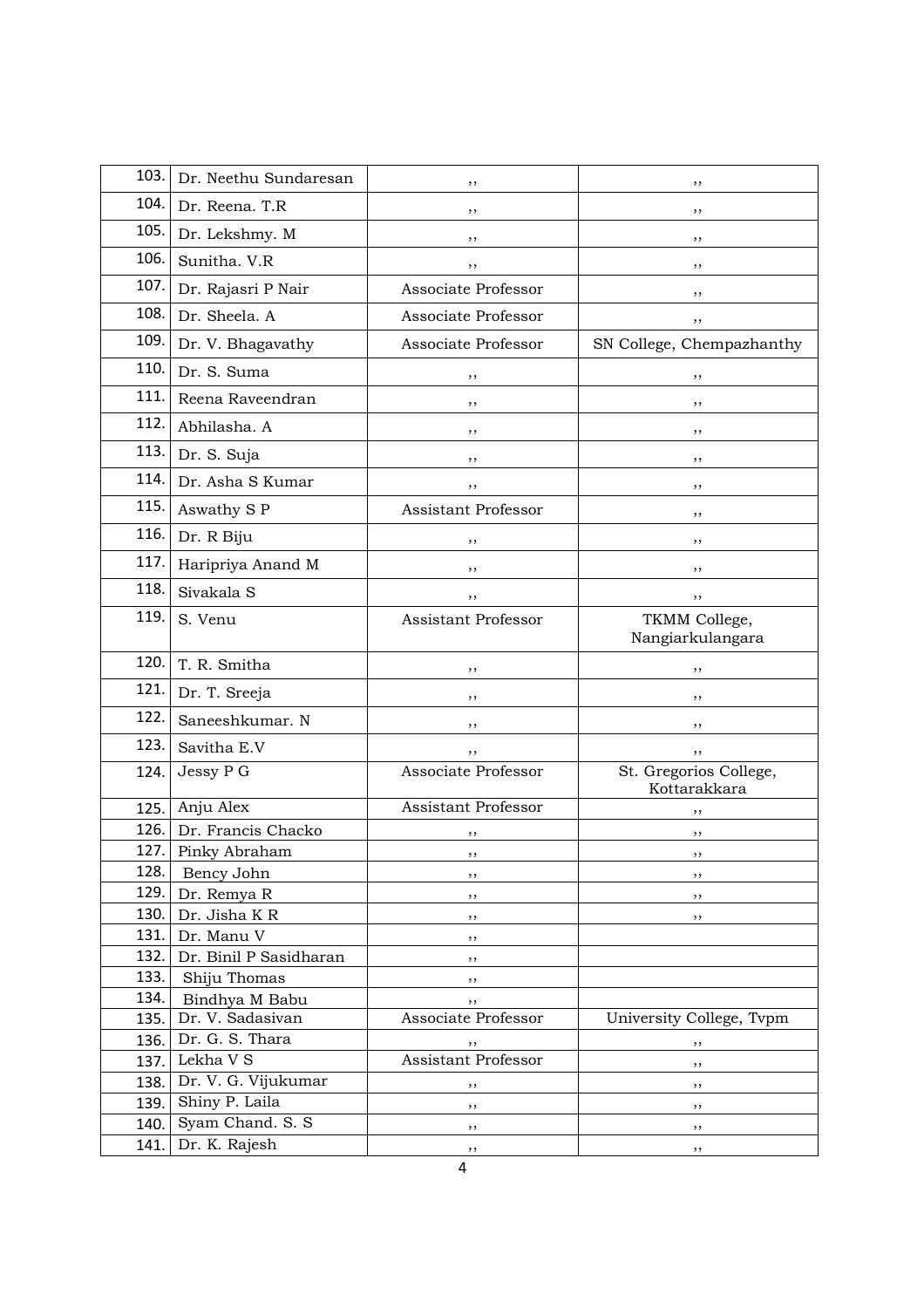| 142. | V G Vidya                   | ,,                         | ,,                                  |
|------|-----------------------------|----------------------------|-------------------------------------|
| 143. | Minitha. R                  | ,,                         | ,,                                  |
| 144. | Shubha. S. Kumar            | ,,                         | ,,                                  |
| 145. | Dr. Sherin G. Thomas        | ,,                         | ,,                                  |
| 146. | Dr. Rani Pavithran          | ,,                         | ,,                                  |
| 147. | Dr. Asif. A                 | ,,                         | ,,                                  |
| 148. | Prakash. G. T               | ,,                         | ,,                                  |
| 149. | Sindhu. T. K                | ,,                         | ,,                                  |
| 150. | Dr. K. Sankar               | Principal                  | VTM NSS College,<br>Dhanuvachapuram |
| 151. | Dr. Rajalekshmi. S          | <b>Assistant Professor</b> | ,,                                  |
| 152. | Dr. Hema. P.S               | ,,,                        | ,,                                  |
| 153. | Dr. Sreenath. K             | ,,                         | ,,                                  |
| 154. | Dr. Ratheesh Kumar.<br>V.K  | ,,                         | ,,                                  |
| 155. | Dr. Ushakumary. D           | Associate Professor        | Govt. College for Women,<br>Tvpm    |
| 156. | Dr. K.V. Dinesh Babu        | <b>Assistant Professor</b> | ,,                                  |
| 157. | Shibu Prasad. S             | ,,                         | ,,                                  |
| 158. | Dr. Bessy Raj. B. N         | ,,                         | ,,                                  |
| 159. | Dr. Saji Alex               | ,,                         | ,,                                  |
| 160. | Sajith. S                   | ,,                         | ,,                                  |
| 161. | Biju. S                     | ,,                         | ,,                                  |
| 162. | Dr. Ajaya Kumar. G          | ,,                         | ,,                                  |
| 163. | Suji. C.S                   | ,,                         | ,,                                  |
| 164. | Manukumar. N                | ,,                         | ,,                                  |
| 165. | Charles Finny S.L           | Associate Professor        | Christian College, Kattakada        |
| 166. | Dr. Sunitha Rani. S.P       | <b>Assistant Professor</b> | ,,                                  |
| 167. | Dr. A. Maria Starvin        | ,,                         | ,,                                  |
| 168. | Sreepriya. R.S.             | ,,                         | ,,                                  |
| 169. | Dr. Josewin. B              | ,,                         | ,,                                  |
| 170. | Dr. L.S. Afinisha<br>Deepam | ,,                         | ,,                                  |
| 171. | Divya Mohan                 | ,,                         | ,,                                  |
| 172. | Shiji. E                    | ,,                         | ,,                                  |
| 173. | Dr. T.S. Sujatha            | Assistant Professor        | MM NSS College, Kottiyam            |
| 174. | Dr. Prakash Chandran        |                            | ,,                                  |
| 175. | Dr. Syam Krishnan           |                            | ,,                                  |
| 176. | Dr.Shyama Nair              | Associate Professor        | NSS College, Pandalam               |
| 177. | Dr.P.K.Sreekumar            |                            | ,,                                  |
| 178. | Dr.S.Sreelatha              | Assistant Professor        | ,,                                  |
| 179. | Dr.Renjusha S               | ,,                         | ,,                                  |
| 180. | Divya K M                   | ,,                         | ,,                                  |
| 181. | Dr.Jeena VR                 | ,,                         | ,,                                  |
| 182. | Dr.Bindu U                  | ,,                         | ,,                                  |
| 183. | Sreedhanya S                | , ,                        | ,,                                  |
| 184. | Dr.Sudheesh N               | ,,                         | $, \,$                              |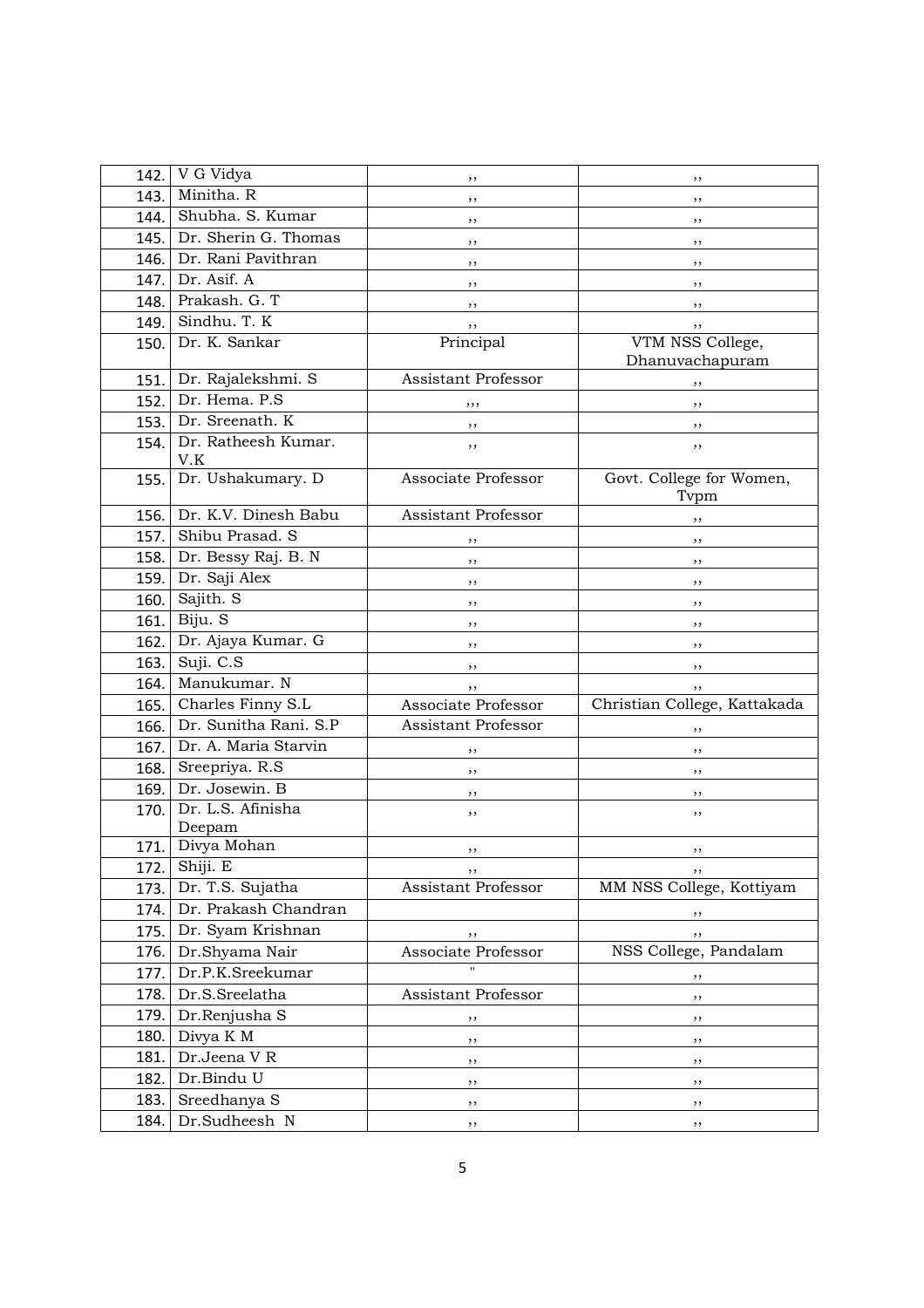| 185. | Joly A                    | Associate Professor        | Sree Narayana College,<br>Sivagiri, Varkala     |
|------|---------------------------|----------------------------|-------------------------------------------------|
| 186. | Reshmi Jaya<br>Raveendran | <b>Assistant Professor</b> | ,,                                              |
| 187. | Shibitha Thampi           | ,,                         | ,,                                              |
| 188. | Lekshmi S Dharan          | , ,                        | ,,                                              |
|      | 189. Lija P Lekshmanan    | $, \,$                     | ,,                                              |
| 190. | Ashalatha                 | ,,                         | ,,                                              |
| 191. | Induja P                  | , ,                        | $, \,$                                          |
| 192. | Saritha S J               | ,,                         | , ,                                             |
| 193. | Dr. Sreekala. N.B         | <b>Assistant Professor</b> | Sree Narayana College,<br>Chathannur            |
|      | 194. Muthu. S             |                            | $, \,$                                          |
| 195. | Dr. Kshama. V. Das        | Associate Professor        | Govt. College, Kariavattom                      |
|      | 196. Sajithra. C.V        | <b>Assistant Professor</b> | , ,                                             |
| 197. | G. Sreekala               | ,,                         | $, \,$                                          |
| 198. | Asha. S                   | $, \, \,$                  | $, \,$                                          |
|      | 199. Paulcy Rani. P.R     | $, \, , \,$                | $, \,$                                          |
|      | 200. Dr. Santhosh. S      | ,,                         | ,,                                              |
| 201. | N. Rema Rani              | Associate Professor        | HHMSPB NSS College for<br>Women, Tvpm           |
| 202. | Dr. Asha Panicker         | , ,                        | $, \,$                                          |
|      |                           |                            |                                                 |
|      | 203. Dr. M. Sujatha       | , ,                        | ,,                                              |
| 204. | Dr. Thomas Mathew         | <b>Assistant Professor</b> | St. John's College, Anchal                      |
| 205. | Simi Saju                 |                            |                                                 |
| 206. | Dr. Mercy Raj. C          | Associate Professor        | Mannaniya College of Arts &<br>Science, Pandoge |
| 207. | Dr. ShijiFazil            | , Assistant Professor      | ,,                                              |
| 208. | Deleted                   |                            |                                                 |
| 209. | Deleted                   |                            |                                                 |
| 210. | Deleted                   |                            |                                                 |
| 211. | Deleted                   |                            |                                                 |
| 212. | Deleted                   |                            |                                                 |
| 213. | Deleted                   |                            |                                                 |
| 214. | Deleted                   |                            |                                                 |
| 215. | Deleted                   |                            |                                                 |
| 216. | Deleted                   |                            |                                                 |
| 217. | Deleted                   |                            |                                                 |
| 218. | Deleted                   |                            |                                                 |
| 219. | Deleted<br>Deleted        |                            |                                                 |

University Buildings<br>Thiruvananthapuram<br>Date: 08.08.2016

#### University Buildings **Dr. Jayaprakas. M** Thiruvananthapuram Registrar(i/c)/Returning Officer